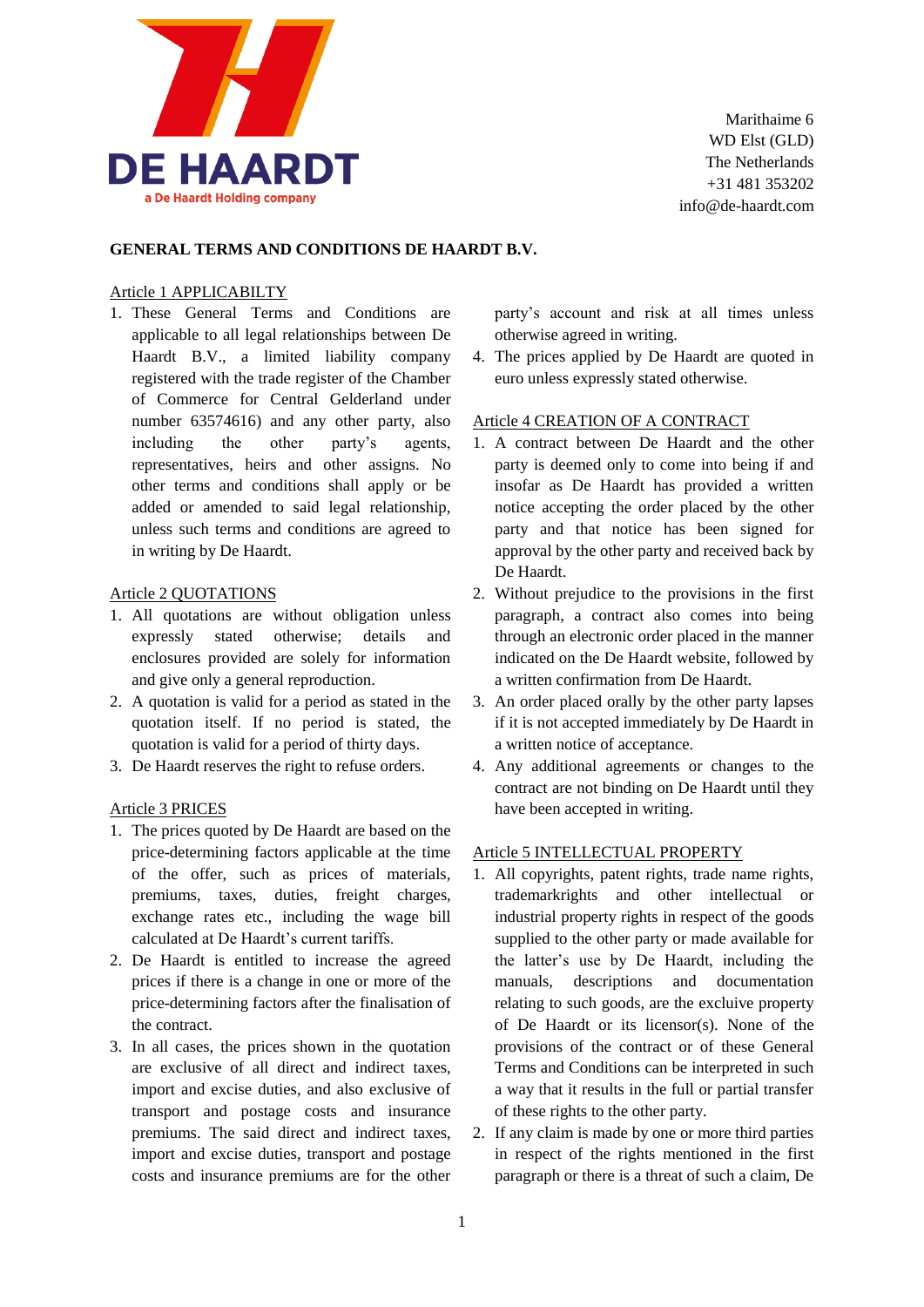Haardt may immediately replace the goods forming the subject of the infringement or alleged infringement and/or change them in such a way as to avoid infringement. The other party is obliged to cooperate in any such replacement and/or change.

# Article 6 PERFORMANCE

- 1. An agreed period within which the contract is to be performed shall not be a final deadline, unless expressly agreed otherwise. In the event of late performance, the other party must declare De Haardt to be in default in writing and give De Haardt another reasonable term to carry out the contracted performance.
- 2. A delay of less than 30 days in complying with the delivery time shall not under any circumstances, even after written notice of default, give rise to any entitlement to compensation and/or any right to dissolve the contract and/or any right for the other party to carry out the contracted performance himself or have it carried out by third parties, unless agreed otherwise in writing.

### Article 7 DELIVERY

- 1. Unless agreed otherwise in writing, goods are delivered ex warehouse of De Haardt in Elst, which means that delivery will occur and risk of loss and title shall transfer to the other party when the goods arrive at the warehouse.
- 2. As soon as De Haardt has informed the other party that the goods are ready for delivery from a particular date, the goods shall be deemed to have been delivered effectively on that date. From that date on, the goods remain on De Haardt's premises at the other party's risk. If the goods have not been collected within two weeks after the date of the above notification, De Haardt shall be entitled to charge the other party a custody charge in accordance with De Haardt's current tariff.
- 3. The risk of damage to or destruction or loss of the goods to be supplied passes to the other party immediately De Haardt has provided the notification referred to in the preceding paragraph, even where the goods are to be transported by De Haardt.
- 4. Where it has been agreed that the goods are to be transported by De Haardt, the cheapest

method of shipping will be adopted in all cases unless agreed otherwise in writing. The goods travel for the other party's account and risk in all cases, unless agreed otherwise in writing. Without prejudice to the provisions in article 8, De Haardt is not liable for loss or damage resulting from any stoppage or delay in transport unless caused by the fault or gross negligence of De Haardt or its managerial staff.

## Article 8 FORCE MAJEURE

- 1. It is a non-attributable shortcoming in De Haardt's performance of the contract as referred to in Article 6:75 of the Dutch Civil Code if De Haardt is prevented from complying with its obligations under the contract or with the preparations for it as a result of inter alia riots, war and kindred risks, fire, water damage, flooding, strike, government measures, faults in machinery or interruptions to power supplies, all as affecting either De Haardt or third parties from whom De Haardt is obliged to obtain the necessary documents, materials, raw goods or personnel in whole or in part, and also during storage or transport whether by or on behalf of De Haardt, and further as a result of all other causes originating other than through De Haardt's fault or for its risk.
- 2. In the event of non-attributable shortcomings as referred to in the previous paragraph on the part of De Haardt, the latter's delivery obligations and other obligations shall be suspended unless De Haardt still opts to meet its obligations as soon as is reasonably possible.
- 3. If the performance of the contract is delayed for more than two months as a result of nonattributable shortcoming in the performance of the contract on the part of De Haardt, both De Haardt and the other party shall have the right to invoke the dissolution of the contract by a notification in writing. In the latter case, De Haardt and the other party must agree arrangements for dealing with the consequences relating to the contract. In that case, De Haardt will be entitled at least to repayment of the costs incurred by it.
- 4. In the event that the contract is dissolved or suspended in consequence of a non-attributable shortcoming, De Haardt shall not be obliged to pay any damages.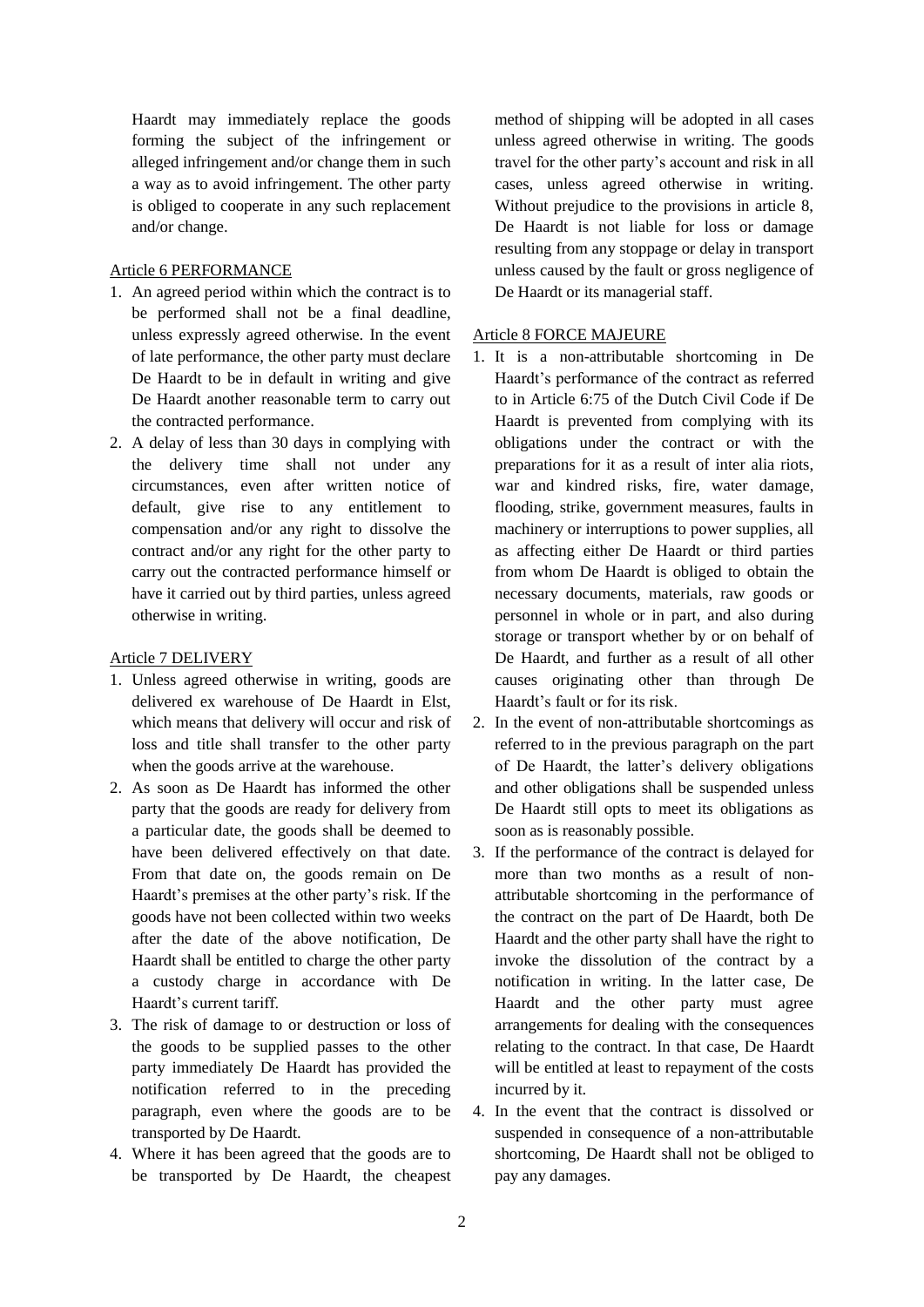#### Article 9 LIABILITY

- 1. All liabilities on the part of De Haardt that are not expressly acknowledged in these General Terms and Conditions or in the contract, and in particular liabilities for damages, whatever legal ground they may be based on, are excluded insofar as legally permitted, also insofar as these liabilities relate to the other party's guarantee rights.
- 2. Specifically, De Haardt is not liable for personal accidents and/or damage to items, machines, installations and buildings or for consequential loss of any kind whatsoever suffered by the other party or by third parties as a result of incorrect delivery or of faults and defects in the goods delivered and/or advice provided and/or services performed by De Haardt. Further, De Haardt does not accept any liability for loss resulting from the incorrect or improper use of the goods supplied by De Haardt and/or from the incorrect or improper application of advice provided by De Haardt. Equally, De Haardt is not liable if it is unable to comply with its obligations under the contract as a result of a non-attributable shortcoming as mentioned in Article 8.
- 3. Without prejudice to the provisions in the preceding paragraphs, De Haardt is also not liable for loss resulting from the fact that the other party may not use the goods supplied by De Haardt owing to the current law or regulations in the country where the other party wishes to use the supplied goods.
- 4. The provisions in the third paragraph apply mutatis mutandis if the other party sells the goods on or otherwise makes them available to one or more third parties.
- 5. If De Haardt is liable in the meaning of this article, the compensation to be paid shall be no more than the amount received by De Haardt in connection with the relevant contract.
- 6. In any case, De Haardt's liability shall not exceed the costs of repairing the goods that were not delivered as contracted or the costs of replacing the said goods, whichever may be lowest.
- 7. The limitations included in this article shall not apply if the loss is the result of deliberate acts or gross negligence by De Haardt or its managerial staff.

### Article 10 WARRANTY

- 1. Unless expressly agreed otherwise in writing, De Haardt warrants that the goods supplied or provided for use comply with:
	- a. the current safety requirements for the goods in question in the Netherlands;
	- b. the safety requirements laid down for the goods in question by the competent EU bodies.
- 2. Unless expressly agreed otherwise in writing, De Haardt does not warrant that the goods referred to in the first paragraph comply with all the statutory and other public law requirements in force in the country of import.
- 3. Unless expressly agreed otherwise in writing, De Haardt guarantees for three months after delivery of the goods sold or provided for use that:
	- a. the goods can perform the tasks stated in the manuals, descriptions and documentation;
	- b. the goods are free of material or manufacturing faults.
- 4. The liability under the guarantee contained in this article is limited at De Haardt's choice to remedying material and manufacturing faults free of charge in De Haardt's own workshop, supplying new parts free of charge and taking back and acquiring the ownership of the nonfunctioning parts, or applying a price reduction by agreement with the other party on the goods supplied or provided for use. De Haardt cannot under any circumstances be obliged to come to the location of the delivered goods to establish defects claimed by the other party. Equally, De Haardt cannot be compelled to carry out repair work outside its own workshop.
- 5. The guarantee referred to in the fourth paragraph does not cover the costs of disassembly, labour costs, transport costs and call-out charges, all in the most general sense. These costs will be charged in all cases.
- 6. No guarantee is provided if: changes have been made to the goods supplied by or provided for use by De Haardt other than by de Haardt itself or persons expressly authorised by De Haardt, unless De Haardt has agreed in writing to such changes in advance; the defects in the goods supplied or provided for use by De Haardt are the result of: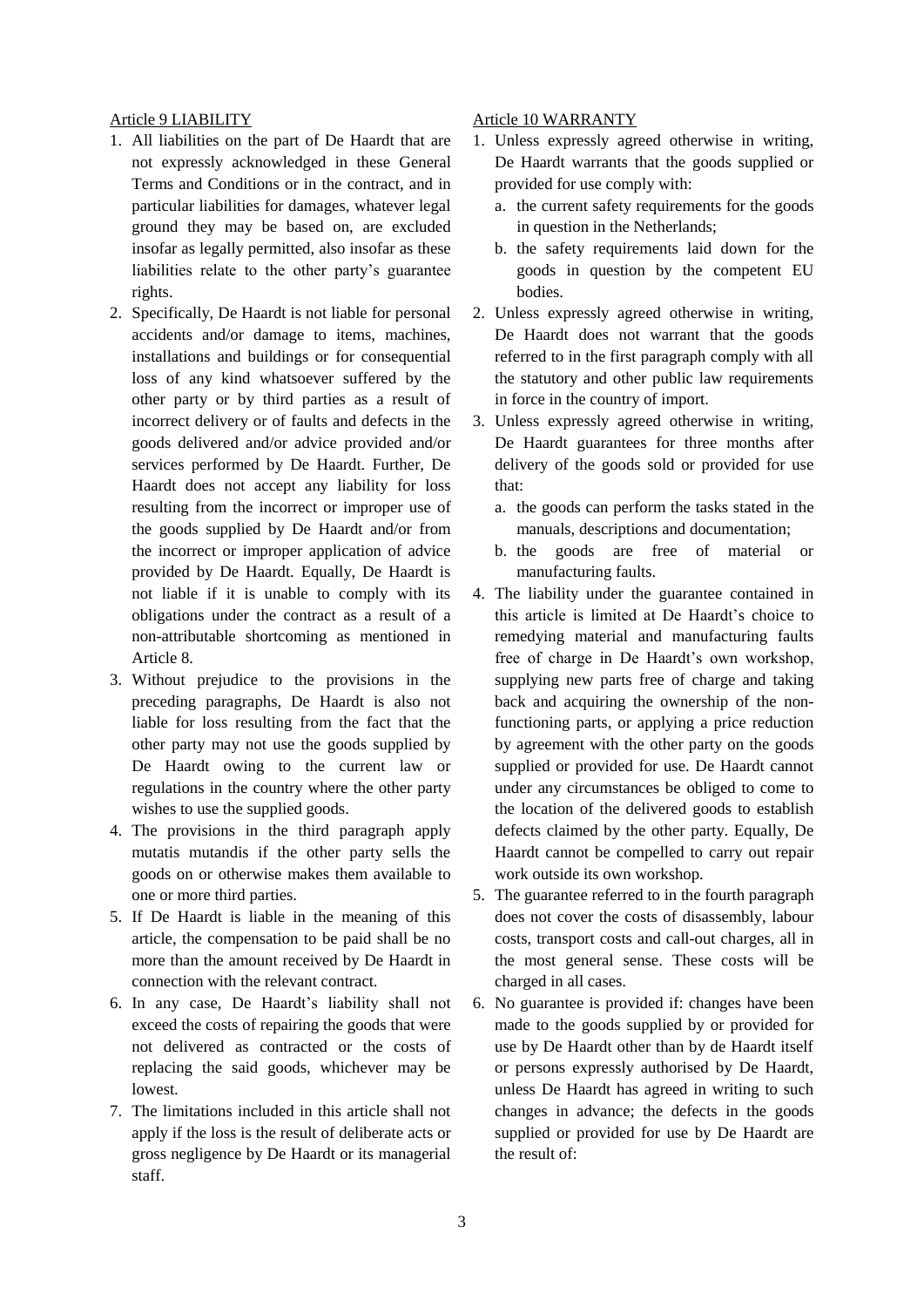- a. neglect of the maintenance of the goods supplied or provided for use by the other party or other users;
- b. improper use or use not in accordance with the instructions supplied by De Haardt for the installation of the goods;
- c. incompetent use and/or misuse of the goods supplied or provided for use by the other party or other users;
- d. wear and tear;
- e. repairs or replacements carried out by persons other than those expressly authorised to do so by De Haardt, unless De Haardt has agreed in writing to such repairs or replacements in advance
- 7. Work not covered by the guarantee as referred to in this article shall be charged to the other party in accordance with De Haardt's relevant current tariffs.
- 8. Notwithstanding the provisions in the preceding paragraphs, the guarantee provided by De Haardt does not go beyond any guarantee provided to De Haardt by the relevant manufacturer or supplier of the hardware and/or software and fulfilled in respect of De Haardt. De Haardt shall on the other party's request inform the latter of the content of the contracts entered into between De Haardt and its suppliers.

# Article 11 COMPLAINTS

- 1. The other party must notify all complaints to De Haardt immediately in writing, giving precise details of the nature of and reason for the complaints and enclosing the material to which the complaints relate.
- 2. For visible defects, the notification referred to in the first paragraph must be given within fourteen calendar days: after the delivery or provision of the sold goods or goods supplied for use, or where the installation of the sold goods or goods provide for use has been arranged by De Haardt within fourteen calendar days after their installation; or after the completion of the agreed service.
- 3. For non-visible defects, the notification referred to in the first paragraph must be given as soon as possible after the other party has discovered these defects or could reasonably have been expected to discover them.
- 4. Complaints in respect of invoices must also be submitted in writing, within fourteen calendar days after the date of posting of the invoices.
- 5. Failure to act in accordance with this stipulation shall mean that no claim of whatever description may be asserted against De Haardt.

# Article 12 PAYMENT

- 1. Unless otherwise agreed in writing, all payments must be made in euro.
- 2. If the other party is a resident in or established in the Netherlands, the other party must, unless otherwise agreed in writing, pay for all deliveries within fourteen calendar days after the date of invoice to the bank account designated by De Haardt without any discount and without any right of set-off or suspension.
- 3. If the other party is not resident in or established in the Netherlands, the other party must, unless otherwise agreed in writing, pay for all deliveries in advance to the bank account designated by De Haardt without any discount and without any right of set-off or suspension.
- 4. The settlement date stated by De Haardt's bank service is final and shall accordingly be regarded as the date of payment.
- 5. If the invoice has not been paid within fourteen calendar days after the date of invoice, the other party is in default of payment and De Haardt shall be entitled to charge the statutory interest referred to in Article 6:119a BW of the Dutch Civil Code on the amount still unpaid.
- 6. If the other party has failed to comply promptly with his payment obligations or other obligations towards De Haardt and remains in default, the other party shall be obliged to take for his account and to pay all the expenses to be incurred by de Haardt in respect of inter alia returned bills, receipts or uncovered cheques, together with legal and extrajudicial collection costs without exception, including the fees, office expenses and VAT of the lawyers brought in by De Haardt, even insofar as it may not be possible to liquidate these costs in a court judgment. The amount payable by the other party to De Haardt in respect of extrajudicial collection costs shall be at least 15% of the principal sum passed for collection plus interest, with a minimum of fivehundred euro, exclusive of VAT.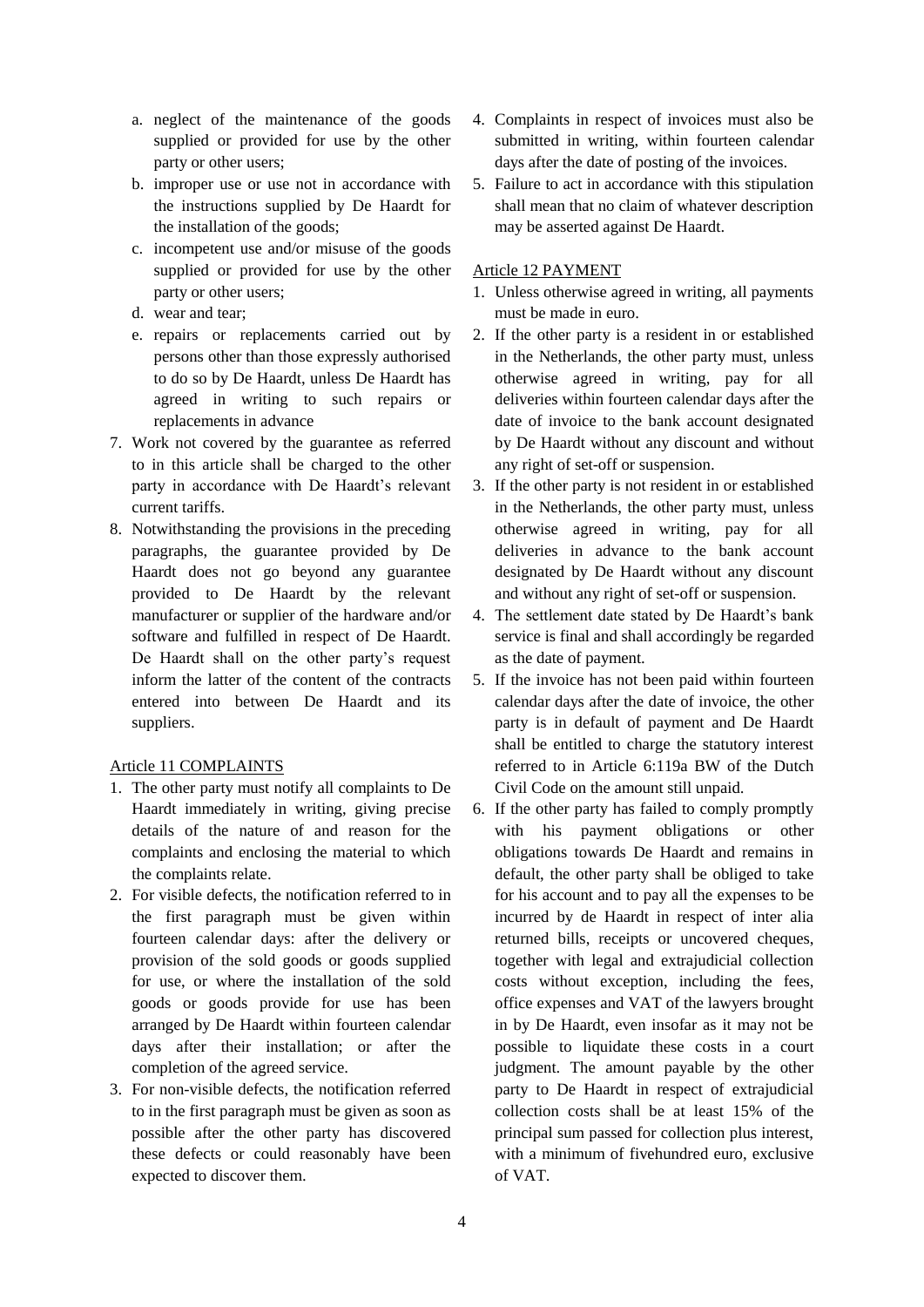7. The other party is obliged to pay even in the event that he does not make use of the goods and/or services provided by De Haardt or if he does not achieve his intended result with them.

#### Article 13 OTHER PARTY'S OBLIGATIONS

- 1. The other party shall cooperate fully in the implementation of the contract entered into with De Haardt.
- 2. Without prejudice to the provisions in the first paragraph the other party shall be responsible for customs formalities, permits and special safety measures, unless agreed otherwise in writing.
- 3. If the other party fails to provide De Haardt with the necessary cooperation for the implementation of the contract, or fails to do so in time or in accordance with the agreements made, and/or otherwise fails to comply with his obligations towards De Haardt as referred to in this article, De Haardt shall be entitled to charge him for the implementation of the contract at De Haardt's usual tariffs.

### Article 14 RESERVATION OF TITLE

- 1. If De Haardt has delivered the goods and the other party has not paid in full, the goods shall continue to be for the other party's risk and shall remain the property of De Haardt for as long as the other party has not paid in full the amounts owed in respect of the goods delivered or deliverable under the contract or the services performed or performable for the other party under that contract and in respect of claims for any shortcoming in the performance of the said contracts.
- 2. The other party is obliged to keep the goods delivered under reservation of title with due care as De Haardt's recognisable property. The other party is obliged to insure the goods against fire, explosion and water damage and against theft for the duration of the reservation of title, and to provide the relevant insurance policies for inspection by De Haardt on first notification. If De Haardt so requests, the other party shall without delay pledge all claims made on the insurers by the other party under the said insurance policies to De Haardt to further secure De Haardt's claims against the other party.

3. If the good or goods sold by De Haardt are intended for export, the property law consequences of the reservation of title shall be governed by the law of the destination state if that law contains provisions in respect of the reservation of title that are more favourable for De Haardt than those applying under the applicable law pursuant to article 19 and the good or goods sold are in fact imported into the indicated destination state.

## Article 15 FURNISHING OF SECURITY

- 1. If De Haardt has good reason to fear that the other party will not comply with his obligations under this contract, De Haardt may either before or during the implementation of the contract suspend performance of its obligations until the other party has on De Haardt's request furnished security to De Haardt's satisfaction for compliance with all his obligations under this contract. This provision continues to apply if credit has been stipulated.
- 2. Where the period set by De Haardt for furnishing security has lapsed or where the other party refuses to furnish security, the other party shall be in default by operation of law and De Haardt may then rescind (in Dutch: '*ontbinden'* as referred to in Article 6:265 of the Dutch Civil Code) the contract without the intervention of the courts by a written declaration addressed to the other party and take back any items that have already been supplied, without prejudice to De Haardt's rights to compensation for costs, interest and damage, including loss of profits.

# Article 16 CONFIDENTIALITY

- 1. The other party is obliged to observe secrecy on all confidential information relating to De Haardt and its associated enterprises.
- 2. Confidential information as referred to in the first paragraph includes but is not restricted to company secrets, discoveries, ideas, concepts, designs, know-how, techniques, specifications, drawings, diagrams, data, computer programs, business activities and pursuits, customer lists, reports, studies and other technical and business information. Confidential information also includes descriptions of the existence or development of the above information.